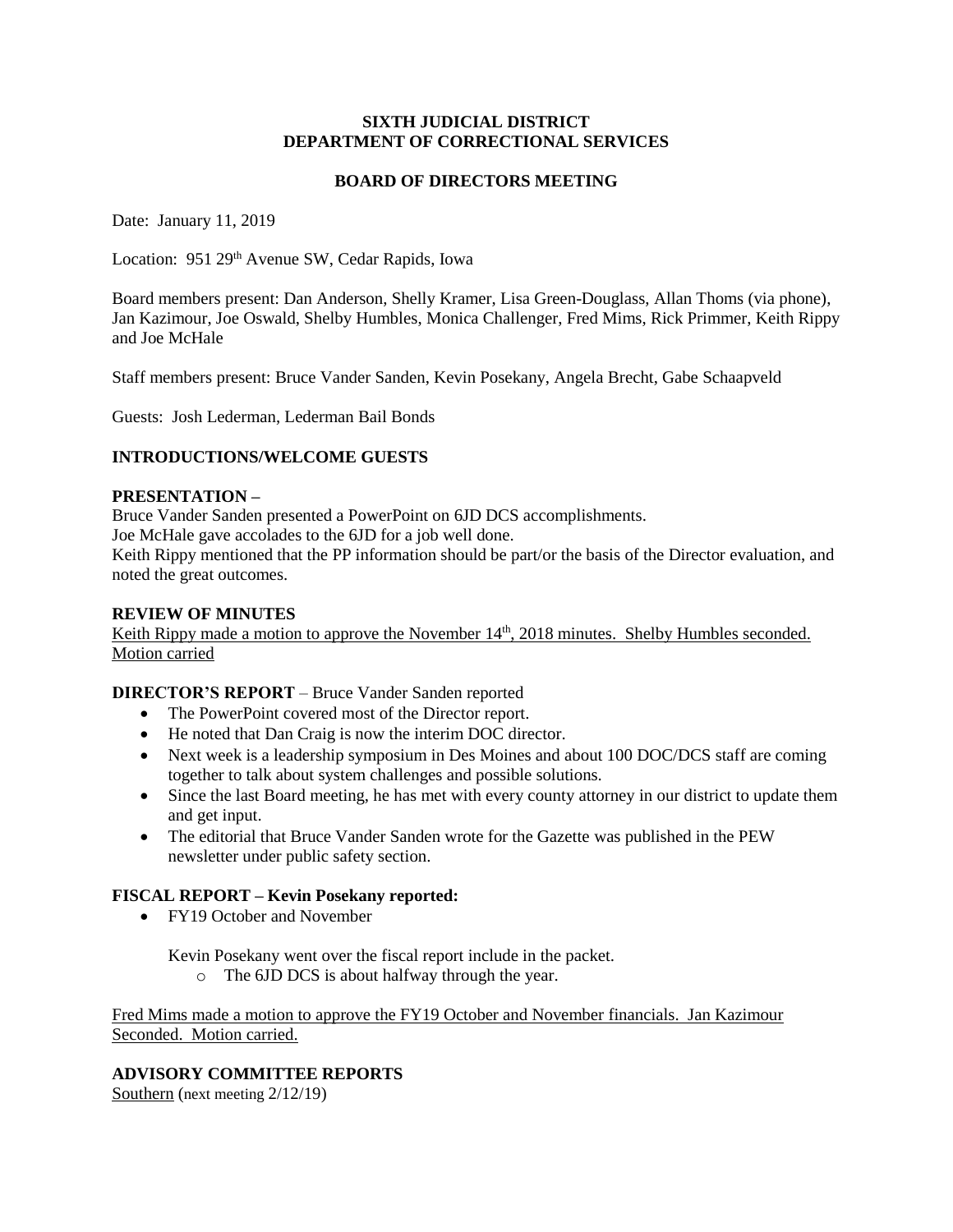# **BOARD OF DIRECTORS MEETING January 11th, 2019 – Page 2**

Northern (next meeting 1/15/19)

Client Services (next meeting 1/17/19)

Law Enforcement (12/5/18) Joe McHale said the Law Enforcement Advisory committee met last week; he noted the success the Marion Police Department has seen with the 6JD. They are working on a collaboration with the 6JD regarding people who have overdosed and lived and getting them services to try to help them be successful. They will use intelligence and create a custom notification process for outreach to them.

Cultural Competency (next meeting 3/14/19)

## **OLD BUSINESS**

• Other

## **NEW BUSINESS**

• Discussion of Directors Evaluation Directors Evaluation – Allan Thoms requested an opportunity to go into executive session.

Keith Rippy made a motion to go into closed session at 2:10 p.m. per Iowa Code Chapter 21.5, l.i. Shelby Humbles second. Motion approved.

Roll call: Ayes: Allan Thoms, Shelby Humbles, Joe Oswald, Fred Mims, Lisa Green-Douglass, Rick Primmer, Jan Kazimour, Joe McHale, Monica Challenger, Keith Rippy, Dan Anderson, Shelly Kramer  $Nays - n/a$ 

Angela Brecht was also in attendance.

Joe Oswald a motion to go out of closed session at 2:37 p.m. Lisa Green-Douglass second. Motion carried. Roll call: Ayes: Allan Thoms, Shelby Humbles, Joe Oswald, Fred Mims, Lisa Green-Douglass,

Rick Primmer, Jan Kazimour, Joe McHale, Monica Challenger, Keith Rippy, Dan Anderson, Shelly Kramer

 $Nays - n/a$ 

Lisa Green-Douglass made a motion to remove the anonymous comments from Bruce Vander Sanden's performance evaluation for 2017 and 2018. Keith Rippy seconded. Motion carried.

Fred Mims made a motion to review and change the process for the Directors evaluation in the future. Joe Oswald second. Motion carried.

Lisa Green-Douglass, Fred Mims and Keith Rippy will start working on a revised Director's performance evaluation in March and asked put this on the agenda in May 2019. Angela Brecht will send out an email to this group to connect.

• Other

# **POLICY REVIEW –** n/a

## **CONTRACT REVIEW** – n/a